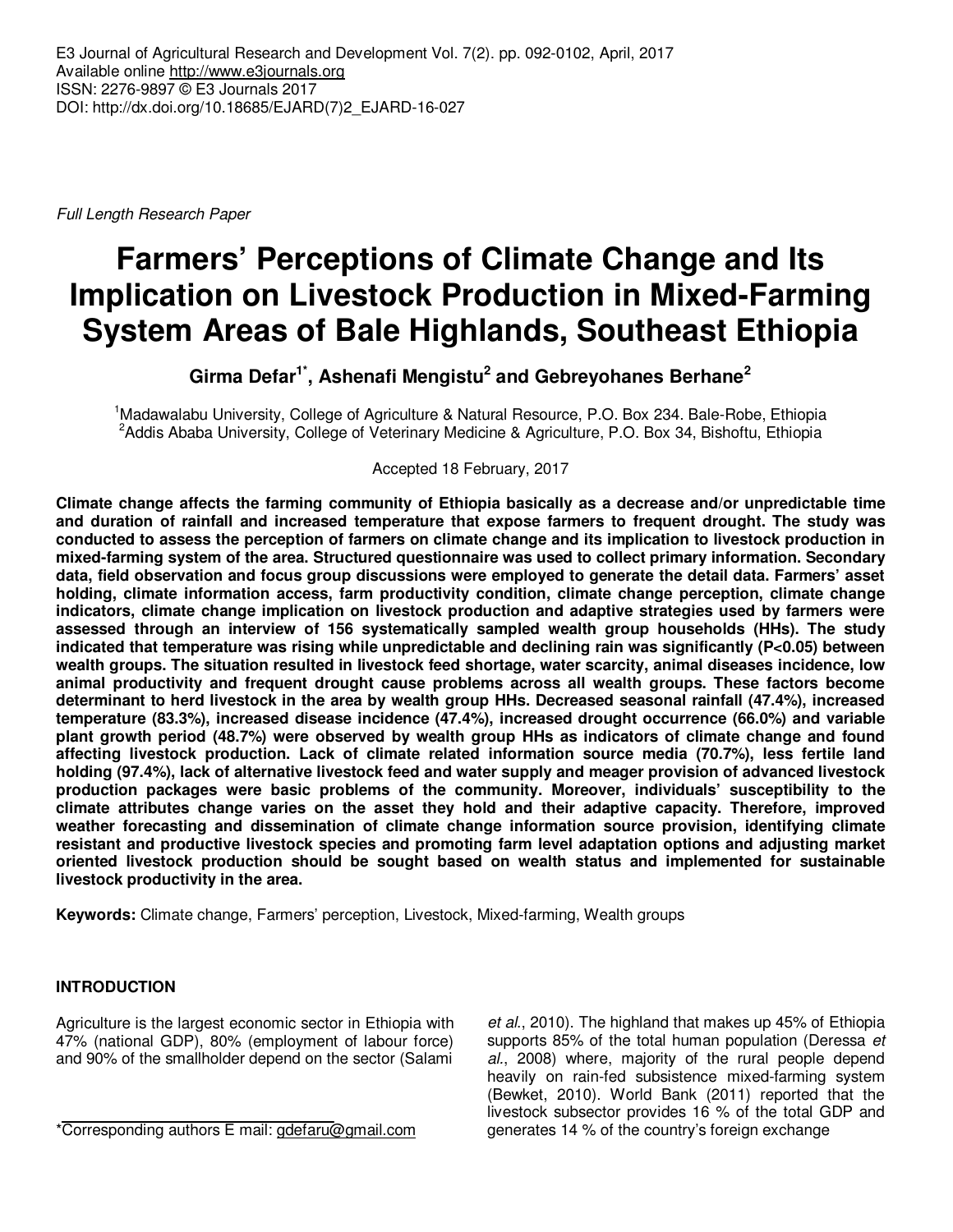earnings. However, Thornton (2010) reported that the biggest impacts of climate change are going to be seen in mixed-farming system in developing countries where people are already highly vulnerable. The vulnerability to climate changes in developing countries is mainly due to their reliance on rainfed agriculture (IPCC, 2007). In this view, climate change and variability becomes one of the biggest threats to agricultural production for the current and future in developing countries.

Climate change is a key concern to Ethiopia and the most serious global problem that affects many sectors in our time and need to be attempted in a state of emergency (IPCC, 2007; Huq et al., 2006). The phenomenon is occurring throughout the country and affecting every community although it is assumed to be in a different degree from place to place varied agroecologies (Ayana et al, 2011) of the country. Smallholder farmers of Ethiopia are continuously in a challenging state of climate change impacts. In the near past, the community is severely challenged by the negative impacts of climate change and the ability to endure these changes is constrained by technical, institutional and financial capacity (Ayana et al, 2011). Moreover, the report by Rosenzweig et al. (2002) in Tanzania revealed that changes in rainfall patterns and amounts have led to loss of crops and reduced livestock production that resulted in famine. To this end, restraining the impact and boosting adaptive capacity and resilience of farmers to climate change could be addressed through different adaptation strategies. However, farmers' adaptation decisions are guided by their perception to climate change and climate related risks (Jiri et al., 2015). Smallholder farmers need to be able to identify the changes already taking place in their areas and establish appropriate coping and adaptation strategies at local level (Shemdoe, 2011; Kassie et al., 2013) for the betterment of their livelihood.

To this end, there are scanty or no quantitative information concerning farmers' perception to climate change and its implication to livestock production in mixed-farming system areas of Ethiopia, particularly Bale highlands. In Bale highland areas, the land uses were under pressure of competition between livestock and crop c production. In addition, under such similar circumstances of the existing farming system in the area, farmers have different view to the scenario of climate change and its interaction with the livestock production. This entail, the situation stays limiting for policy formulation and decision making in terms of future livestock husbandry and feeding systems as well as mitigation options of the impacts to livestock sector nationwide. Thus, information accrued from the study expected to be used by stakeholders, scientific communities and policy makers to address issues related to climate change in highland mixed-farming system. Therefore, the study was initiated to assess farmers' perception of climate change and its implication to

livestock production in mixed-farming system of Bale highlands.

## **METHODOLOGY**

The Study Area: The study was conducted in Bale zone of Oromia National Regional State, South East of Ethiopia. The zonal town Robe is located at 430km, from Addis Ababa. The study area districts are situated at highland altitude with mean annual rainfall of 1065mm and average daily temperature of 13.8  $\mathrm{^{\circ}C}$  (Bale Zone ARDO, (Bale Zone ARDO, NMA Bale branch).

Sampling Procedures: Three districts namely Sinana, Gasera and Agarfa were identified and purposively selected from nine mixed-farming districts of the zone based on land use land cover and livestock population potential. The districts further stratified in to three wealth group households (HHs) based on asset holding (land and cattle): Better-off who owned (≥4.12hectare land, ≥5.17 heads cow and ≥5.25 heads ox); Medium who owned (1.84-4.12hectare land, 1.09-5.17 heads cow and 1.86-5.25 heads ox) and low-income who owned (≤1.84hectare land, ≤1.09 heads cow and ≤1.86 heads ox) (Assefa, 2005; Salami et al., 2010; District's Finance and Economic Development Office, and consultation with the local community). The majority (85) sample HHs were grouped in Medium, whereas 40 and 31 resides in Betteroff and Low-income groups, respectively. Again three mixed-farming highland Farmer Associations (Kebeles) systematically selected from each district. A random sample of HHs from the population that was initially stratified by asset holding was selected. A total sample size of 156 HHs (Arsham, 2005); were 25.6% from Better-off, 54.5% from Medium and 19.9% from Low wealth group randomly selected with the help of district agriculture office experts. The number of sample HHs from each wealth group was determined using proportional probability to size approach.

Data Source and Analysis: A single visit multiple subject formal survey technique (ILCA, 1990) was used for data collection using a pre-tested structured questionnaire. Before the interview of the sample HHs, discussion was held with key informants of the farming community and districts' agriculture office experts to have an overview of the general livestock production system and climate change. The questionnaire for the formal survey was developed using the information generated by key informants. The data collected were HH characteristics, land holding, livestock holding, climate information sources, farm condition, climate change perception, climate change indicators, impact of climate change and adaptation strategies. The primary data was collected by enumerators which are from the study area under close supervision and participation of the author. The data was analyzed using Statistical Packages for Social Sciences (SPSS) software, version 20. The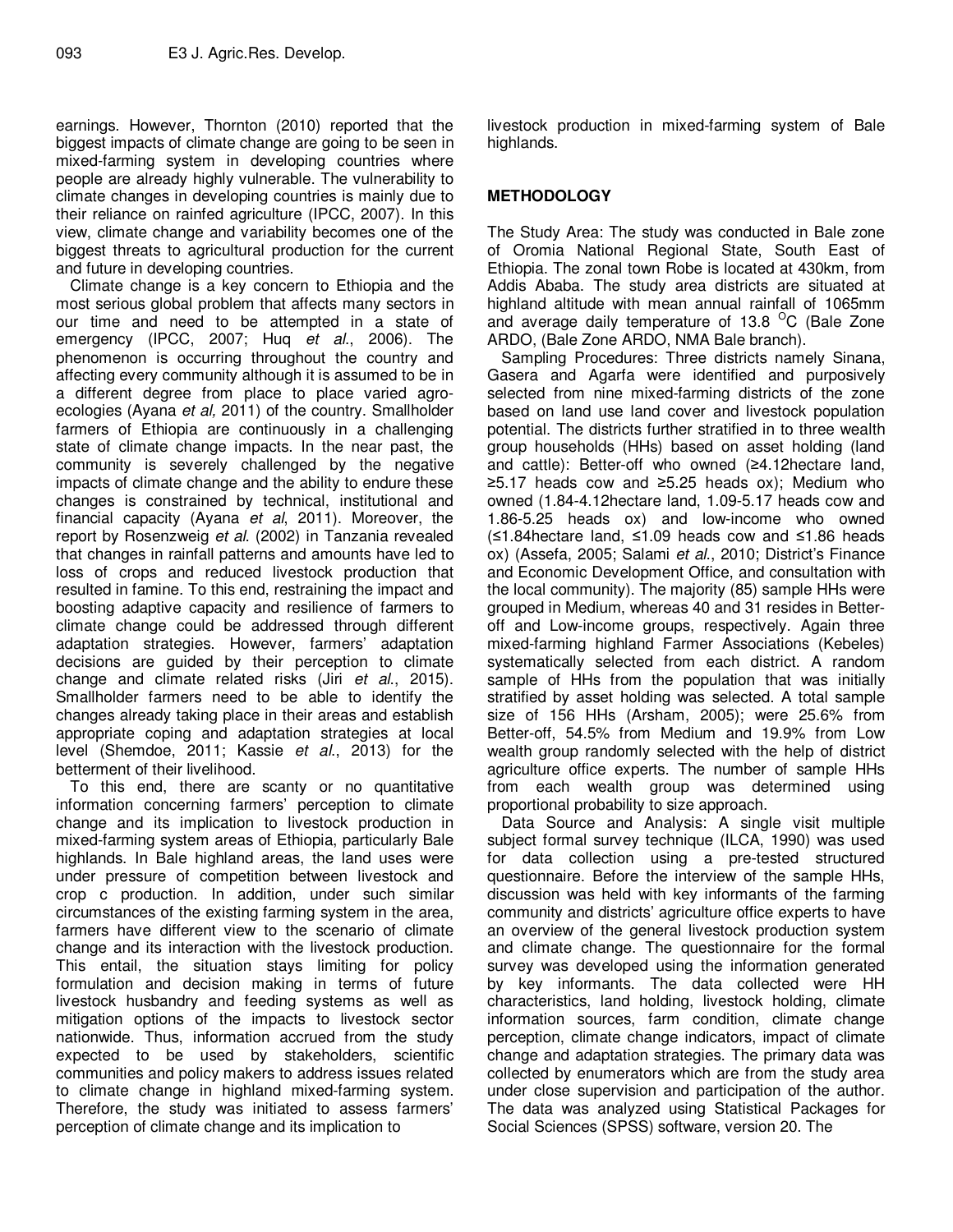| <b>Description of variables</b> | Household wealth group |                   |                  |                  |         |  |  |
|---------------------------------|------------------------|-------------------|------------------|------------------|---------|--|--|
|                                 | Better (40)            | Medium (85)       | Low (31)         | (156)<br>Overall | P value |  |  |
| Age of respondent               | $51.83(1.7)^{a}$       | $47.79(1.0)^{ab}$ | $46.13(2.1)^{6}$ | 48.49(0.8)       | 0.047   |  |  |
| Family size (%)                 |                        |                   |                  |                  | 0.027   |  |  |
| 2-5 family size                 | 15.0                   | 29.4              | 48.4             | 29.5             |         |  |  |
| 6-9 family size                 | 72.5                   | 64.7              | 41.9             | 62.2             |         |  |  |
| >9 family size                  | 12.5                   | 5.9               | 9.7              | 8.3              |         |  |  |
| Farm experience (%)             |                        |                   |                  |                  | 0.392   |  |  |
| $\leq$ 20 years                 | 35.0                   | 47.1              | 48.4             | 48.2             |         |  |  |
| $> 20$ years                    | 65.0                   | 52.9              | 51.6             | 55.8             |         |  |  |
| Education level (%)             |                        |                   |                  |                  | 0.222   |  |  |
| Illiterate                      | 10.0                   | 5.9               | 22.6             | 10.3             |         |  |  |
| Read & write                    | 30.0                   | 27.1              | 16.1             | 25.6             |         |  |  |
| Primary (1-6)                   | 40.0                   | 42.4              | 35.5             | 40.4             |         |  |  |
| Secondary & above               | 20.0                   | 24.7              | 25.8             | 23.7             |         |  |  |

**Table 1:** Frequency (%) of sample household's general characteristics of the study area

Means within the same row with different superscripts are significantly different; figures in the bracket are standard errors

Table 2: Land use types (ha HH<sup>-1</sup>) and livestock (TLU) holding of households in the study area

| <b>Description of variables</b> | Wealth group households |                  |                           |               |         |  |  |
|---------------------------------|-------------------------|------------------|---------------------------|---------------|---------|--|--|
|                                 | Better (40)             | Medium (85)      | Low $(31)$                | Overall (156) | P value |  |  |
|                                 | Mean(SE)                | Mean(SE)         | Mean(SE)                  | Mean(SE)      |         |  |  |
| Land use type                   |                         |                  |                           |               |         |  |  |
| Grazing land                    | $0.59(0.08)^a$          | $0.32(0.04)^{6}$ | $0.10(0.02)^c$            | 0.34(0.03)    | 0.000   |  |  |
| Cropland                        | $4.17(0.12)^a$          | $3.09(0.08)^{b}$ | $1.89(0.09)^c$            | 3.13(0.08)    | 0.000   |  |  |
| Fallow land                     | 0.27(0.05)              | 0.23(0.03)       | 0.13(0.03)                | 0.22(0.02)    | 0.186   |  |  |
| Improved forage land            | $0.12(0.03)^{a}$        | $0.04(0.01)^{b}$ | $0(0.0)^{c}$              | 0.05(0.01)    | 0.000   |  |  |
| Rented in/out cropland          | 0.14(0.08)              | 0.13(0.05)       | 0.06(0.04)                | 0.12(0.03)    | 0.703   |  |  |
| Total land holding              | $5.23(0.19)^a$          | $4.12(0.29)^{b}$ | $2.19(0.11)^c$            | 4.03(0.19)    | 0.000   |  |  |
| Cropland %                      | 81.22                   | 84.33            | 90.66                     | 85.40         |         |  |  |
| <b>Livestock holding</b>        |                         |                  |                           |               |         |  |  |
| Cattle                          | 13.99 $(0.44)^a$        | $7.59(0.27)^{b}$ | $3.48(0.19)^c$            | 8.40(0.35)    | 0.000   |  |  |
| Sheep                           | $0.70(0.10)^{a}$        | $0.31(0.05)^{b}$ | $0.16(0.05)^{b}$          | 0.38(0.04)    | 0.000   |  |  |
| Equine                          | $2.12(0.10)^{a}$        | $0.98(0.06)^{b}$ | $0.51(0.08)^c$            | 1.18(0.060    | 0.000   |  |  |
| Total TLU holding               | $17.09(0.40)^a$         | $8.83(0.28)^{b}$ | $3.87(0.19)$ <sup>c</sup> | 9.97(0.41)    | 0.000   |  |  |
| Cattle (TLU) %                  | 81.86                   | 85.96            | 89.92                     | 84.25         |         |  |  |

Means within the same row with different superscripts are significantly different; figures in the bracket are standard errors

analysis included descriptive statistics (means, frequencies and Chi-square test). Indices (weighted averages) developed to obtain the aggregate ranking of the considered parameters.

#### **RESUIT AND DISCUSSION**

### **HOUSEHOLD CHARACTERISTICS**

The general characteristics of the sample households (HHs) in the study area are presented in Table 1. Average age of respondents were significantly (P<0.05) between better and low wealth group HHs. The present study revealed that the overall 6-9 family size (72.5%) was high (P<0.05) for better wealth group compared to others. Farm experience and education level attended

were not significant (P<0.05) between the study wealth groups (Table 1). However, numerically the more farm experienced HHs (65.0%) belongs to better wealth group and education levels attended were almost uniform across studied wealth groups. The present result was comparable with Anley et al. (2007) that revealed level of education correlates to level of knowledge and the simplicity of making sound decisions while higher levels of education coupled with farm experience improves farmer's perceptions of climate change.

## **LAND USE TYPE AND LIVESTOCK HOLDING**

In the study area agriculture is livelihood pillar of the community and comprises crop-livestock farming that grounded on land and livestock owned. Table 2 presents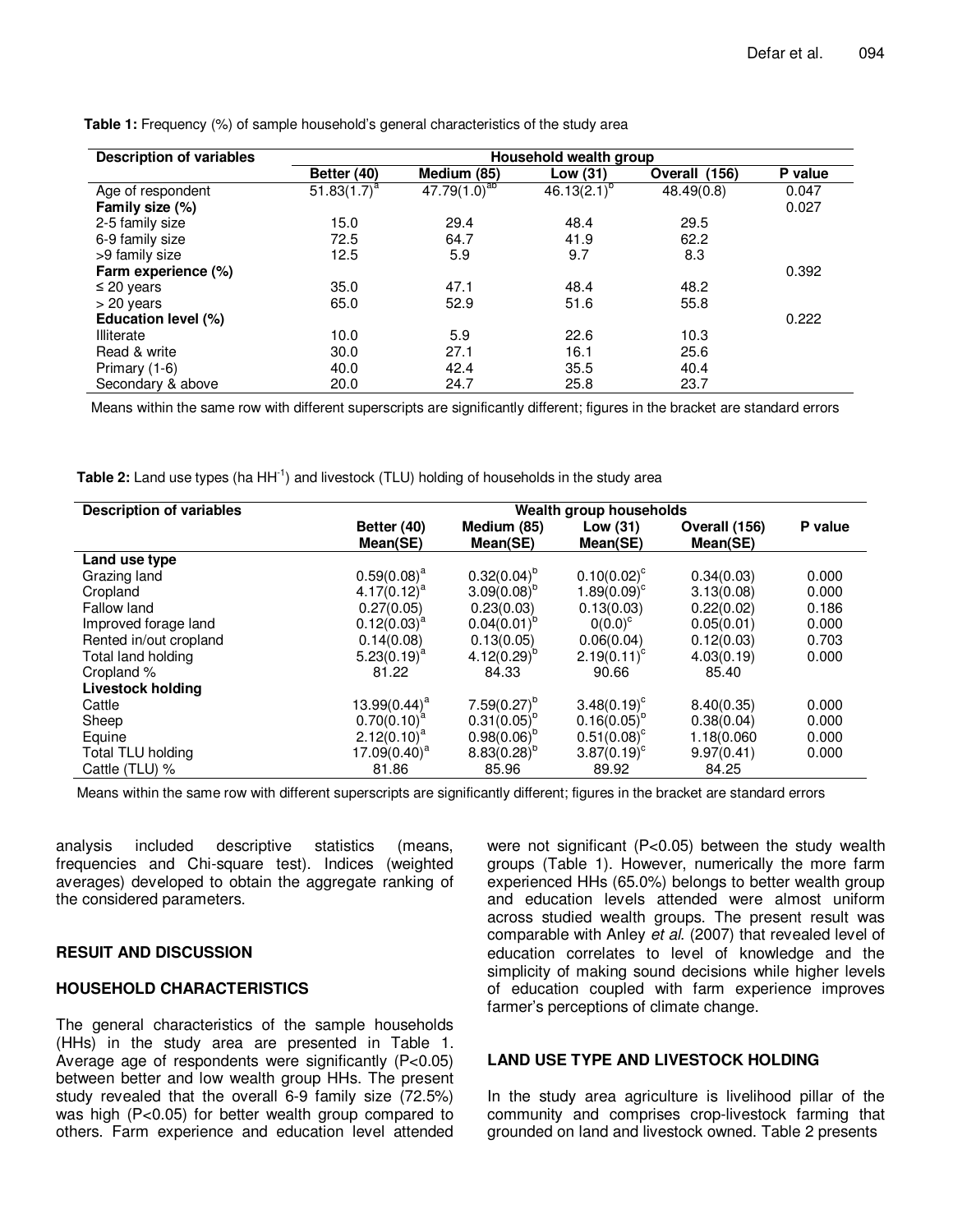| <b>Description of variables</b>     | Household wealth groups |             |            |               |         |  |  |
|-------------------------------------|-------------------------|-------------|------------|---------------|---------|--|--|
|                                     | Better (40)             | Medium (85) | Low $(31)$ | Overall (156) | P value |  |  |
| 20 years climate consistency - Yes  | 2.5                     | 0           | 0          | 0.6           | 0.232   |  |  |
| -No                                 | 97.5                    | 100         | 100        | 99.4          |         |  |  |
| Access to climate information - Yes | 100                     | 89.4        | 67.7       | 87.8          | 0.000   |  |  |
| -No                                 | 0                       | 10.6        | 32.3       | 12.2          |         |  |  |
| Climate change information sources  |                         |             |            |               |         |  |  |
| Own Radio and/or Television - Yes   | 40.0                    | 24.4        | 27.3       | 29.3          | 0.204   |  |  |
| -No                                 | 60.0                    | 75.6        | 72.7       | 70.7          |         |  |  |
| <b>Newspaper-Yes</b>                | 2.5                     | 0.0         | 0.0        | 0.7           | 0.284   |  |  |
| -No                                 | 97.5                    | 100         | 100        | 99.3          |         |  |  |
| <b>Academic institutions - Yes</b>  | 2.5                     | 2.6         | 0.0        | 2.1           | 0.751   |  |  |
| -No                                 | 97.5                    | 97.4        | 100        | 97.9          |         |  |  |
| <b>Government offices - Yes</b>     | 97.5                    | 96.2        | 90.9       | 95.7          | 0.452   |  |  |
| -No                                 | 2.5                     | 3.8         | 9.1        | 4.3           |         |  |  |

**Table 3:** Frequency (%) of respondent farmers on climate change information sources in the study area

different types of land use pattern and livestock species owned by the wealth groups in the area. The average land allotted for grazing, crop cultivation, improved forage production and total land holding were significantly (P<0.001) between the wealth groups. The better wealth group has more grazing land compared to other wealth groups. This indicates how livestock feed was a vital input for animal productivity. The study revealed that major portion of the land 81.22%, 84.33% and 90.66% were allocated for crop cultivation by the better, medium and low wealth group HHs, respectively. The result is in line with Belay et al. (2012) and Dawit et al. (2013) were more land is allocated for crop cultivation. The mean TLU herded cattle, sheep, equine and total TLU kept were significantly (P<0.001) between the wealth groups. From the total livestock herded by the wealth groups, 81.86%, 85.96% and 89.92% of cattle were kept by better, medium and low wealth HHs, respectively. This is due to the fact that cattle are primarily used for draught power and milk, and secondly used to sale and other purposes. The purpose of different livestock species herded in the study area was consistent with earlier report by Solomon (2004).

## **CLIMATE CHANGE AND FARM CONDITION**

Climate change information access: Climate change related information sources for the targeted wealth groups in the study area are indicated in Table 3. Negligibly, only one farmer from better wealth group was observed consistent climate (weather) pattern in the course of 20years perception. This implies all wealth group HHs perceived climate attributes related to farming activity were changed at a level that they observed the change by their own methods. Similarly, Dejene (2011) reported that climate change is well perceived by the farmers in Adiha village (Ethiopia) that they have observed changes in temperature, precipitation, timing of

rainfall and related frequent drought,

They perceived the information by their own indigenous means as in the rural area there were limited modern climate information sources. The present study showed access to climate information was significantly (P<0.001) between the wealth groups in the study area. This is due to the fact that more number of better wealth HHs might be own radio and/or television as information source. In the study area, access to climate information sources includes plausible and/or oral reports) and that is why overall (87.8%) indicated as they accessed the information. However, FGD confirmed the problem was to brought likely solution in to practice due to knowledge gap, resource limitation and credibility of sourced information by the farmers' belief.

## **Farm Conditions**

Farm productivity determinant factors and productivity status of the farm are presented in Table 4. Based on the HH survey of study area, it was found that climate change factors were important constraints to agricultural productivity. All (100%) respondents were involved in rain-fed agriculture that easily affected by weather attributes inconsistency. This might be one of the basic reasons why farmers' perception of climate change becomes recognizable in the study area (Table 3, 4) as they able to learn from farm productivity failure. Majority of the respondents from better (97.5%), medium (96.5%) and low (97.4%) wealth groups cultivated less fertile land compared to fertile land they owned which might be the reason for low farm productivity. Moreover, they were cropping their land for the consecutive years with no/few organic matter additions to the land. It was the reason for farmers of the wealth groups to obtain declined product from crop cultivation (P<0.001) and livestock herding in the study area (Table 4). This might be due to climate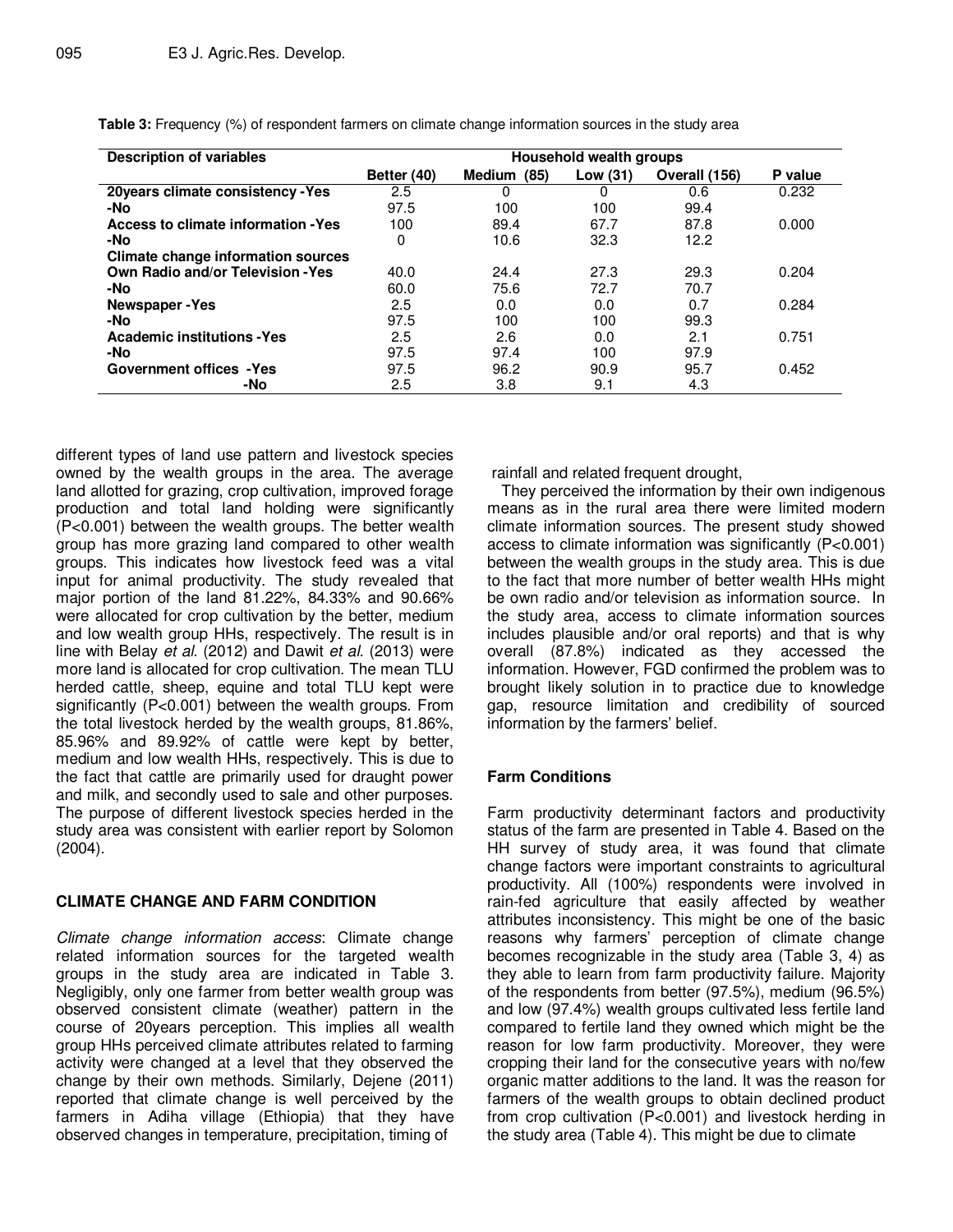**Table 4:** Percent of respondents' opinion on farm productivity and determinant factors in the study area

| <b>Description of variables</b> | Household wealth groups |             |            |               |         |
|---------------------------------|-------------------------|-------------|------------|---------------|---------|
|                                 | Better (40)             | Medium (85) | Low $(31)$ | Overall (156) | P value |
| Farming system practiced (%)    |                         |             |            |               | ---     |
| Rain fed                        | 100                     | 100         | 100        | 100           |         |
| Irrigation                      | 0                       | 0           | 0          | 0             |         |
| Land fertility status (%)       |                         |             |            |               | 0.332   |
| Infertile                       | 30.0                    | 42.4        | 45.2       | 39.7          |         |
| Less fertile                    | 97.5                    | 96.5        | 100        | 97.4          |         |
| Fertile                         | 57.5                    | 30.6        | 6.5        | 32.7          |         |
| Crop land productivity (%)      |                         |             |            |               | 0.000   |
| Low                             | 67.5                    | 88.2        | 100        | 85.3          |         |
| Medium                          | 32.5                    | 11.8        | 0          | 14.7          |         |
| High                            | 0                       | 0           | 0          | 0             |         |
| Livestock productivity (%)      |                         |             |            |               | 0.460   |
| Low                             | 95.0                    | 95.3        | 100        | 96.2          |         |
| Medium                          | 5.0                     | 4.7         | 0          | 3.8           |         |
| High                            | 0                       | 0           | 0          | 0             |         |
| Raining time (%)                |                         |             |            |               | 0.020   |
| Predictable                     | 20.0                    | 33.3        | 51.6       | 33.5          |         |
| Unpredictable                   | 80.0                    | 66.7        | 48.4       | 66.5          |         |



**Figure 1:** Households' perception of livestock and farm productivity condition of the past 20years in the study area

factors which have negatively affected crop production and livestock feed resources because of decline in rainfall amounts and intensity, reduced length of rainy season and increased heat and occasionally hot conditions that directly affected the farm performance (Never, 2014).

The perceived raining time by the respondents were significant (P<0.05) between wealth groups. In line with present study, Dejene (2011) reported that the problems were associated with unpredictable rainfall time (onset & offset), increased pest and disease incidence linked to warming and declined soil fertility that associated with frequent drought. Additionally, Thornton and Herrero (2008) explore the indirect effect of climate change on

feed resources, which refer to its significant impact on livestock productivity.

#### **Climate Change and Livestock Productivity**

Households' view on the increasing and decreasing trends of livestock and feed resource related factors of wealth groups is indicated in Figure 1. The increase in total livestock population (65.9) and cropland size (68.6) might be due to increase of human population which were a case to create subsistence living assets (land and livestock). The livestock productivity, grazing land size and grassland productivity were indicated decreased by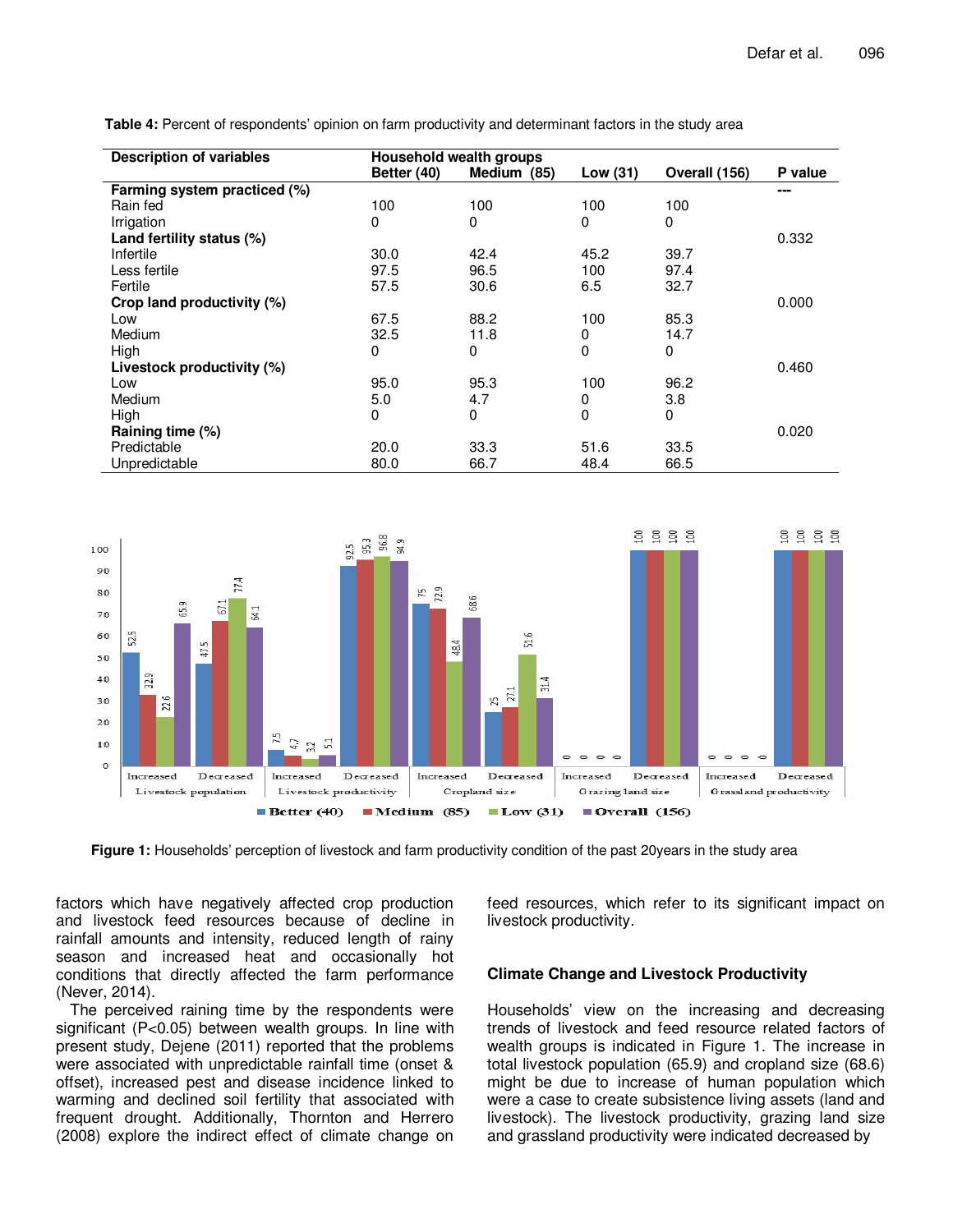**Table 5:** Farmers' perception (%) of climate change indicators in the study area

| <b>Description of variables</b>         | Household wealth groups |             |          |               |         |
|-----------------------------------------|-------------------------|-------------|----------|---------------|---------|
|                                         | Better (40)             | Medium (85) | Low (31) | Overall (156) | P value |
| <b>Rainfall condition (amount)</b>      |                         |             |          |               | 0.158   |
| Increased seasonal rainfall             | 12.5                    | 18.8        | 6.5      | 14.7          |         |
| Decreased seasonal rainfall             | 57.5                    | 38.8        | 58.1     | 47.4          |         |
| Unpredictable seasonal rainfall         | 30.0                    | 42.4        | 35.5     | 37.8          |         |
| <b>Temperature condition (warmness)</b> |                         |             |          |               | 0.196   |
| Increased seasonal temperature          | 92.5                    | 80.0        | 80.6     | 83.3          |         |
| Decreased seasonal temperature          | 0                       | 0           | $\Omega$ | $\Omega$      |         |
| Variable seasonal temperature           | 7.5                     | 20.0        | 19.4     | 16.7          |         |
| Drought frequency (occurrence)          |                         |             |          |               | 0.205   |
| Increased drought frequency             | 77.5                    | 62.4        | 61.3     | 66.0          |         |
| Decreased drought frequency             | 0                       | 0           | $\Omega$ | 0             |         |
| Variable drought frequency              | 22.5                    | 37.6        | 38.7     | 34.0          |         |
| Diseases occurrence (diseased animal)   |                         |             |          |               | 0.048   |
| Increased livestock diseases            | 62.5                    | 48.2        | 25.8     | 47.4          |         |
| Decreased livestock diseases            | 10.0                    | 16.5        | 22.6     | 16.0          |         |
| Unpredictable disease occurrence        | 27.5                    | 35.3        | 51.6     | 36.5          |         |
| Length of growth period (crop)          |                         |             |          |               | 0.131   |
| Increased growth period                 | 5.0                     | 21.2        | 19.4     | 16.7          |         |
| Decreased growth period                 | 47.5                    | 29.4        | 32.3     | 34.6          |         |
| Variable growth period                  | 47.5                    | 49.4        | 48.4     | 48.7          |         |

94.9%, 100% and 100% of respondents, respectively (Figure. 1). However, FGD confirmed that the indigenous animal breeds and some crop varieties have adapted over the past years of climate change period to survive, reproduce and produce under the stressful environmental situations. In support of the stated scenario, CRGE (2011) and Never (2014) reported climate change

effect greatly felt in grazing systems, especially in tropics. Indeed, livestock system have accelerated ecological damage together with climate change and increased carrying capacity as a result of grassland shrinkage in the study area that in turn decline animal productivity. Hence, the current situation of mixed crop-livestock system request change in feed sources and feeding system to reconcile the productive sustainability of the system in the study area. However, it commands the farming community and stakeholders to pay attention to use of pasture and different forage species in some rehabilitation areas. This helps to match feed resources to livestock requirement in adverse condition that will be a current and future task. The reason was that the increased mortality and poorer reproductive performance.

Livestock and plant disease incidences were observed differently (P<0.05) between better, medium and low wealth groups. Plant growth period observed decreased and/or inconsistent was not different (P<0.05) between wealth group HHs. In agreement with the present finding, Thornton et al. (2006) presented length of plant growth change will continue for Africa to 2050, even though there were few areas (especially humid and sub-humid highlands) where the combination of increased temperature and rainfall changes may lead to an extension of the growing season. According to Elsa et al. (2012), of all the factors influencing livestock production, combination of increased temperature, shifted rainfall amount and pattern had effect on livestock system, while feed was and will remain a critical constraint of livestock production in the tropics. Thus, IPCC (2007) and Thornton et al. (2007) were reported that crop productivity is a valuable proxy for feed availability in most regions of the tropics.

## **Climate Change Indicators**

Table 5 presents HH's view on some attributes of climate change indicators of the wealth groups in the study area. Numerically, majority of the HHs from better (57.5) and low (58.1) wealth group observed seasonal rainfall amount was decreasing. On the other hand, more HHs from all wealth groups perceived temperature and drought frequency were increased over the past years. The current result was in line with the report of Herrero et al. (2010) that increased probability of drought once every three years. This could decrease herd sizes due to climate attributes (ambient temperature and rainfall patterns) found undoubtedly the most significant contributors for the newly emerging diseases and parasites of livestock and plants in tropics.

In general, the entire wealth group HHs agreed on the listed climate change indicators under the variable state than be in constant situation in the study area. Moreover, the farmers in the study area were informed about the coming weather situation of their area through some elderly people who were knowledgeable about climate scenarios from their life time experiences. Some make their predictions from star orientations, wind direction and intensity and cloud patterns or some others by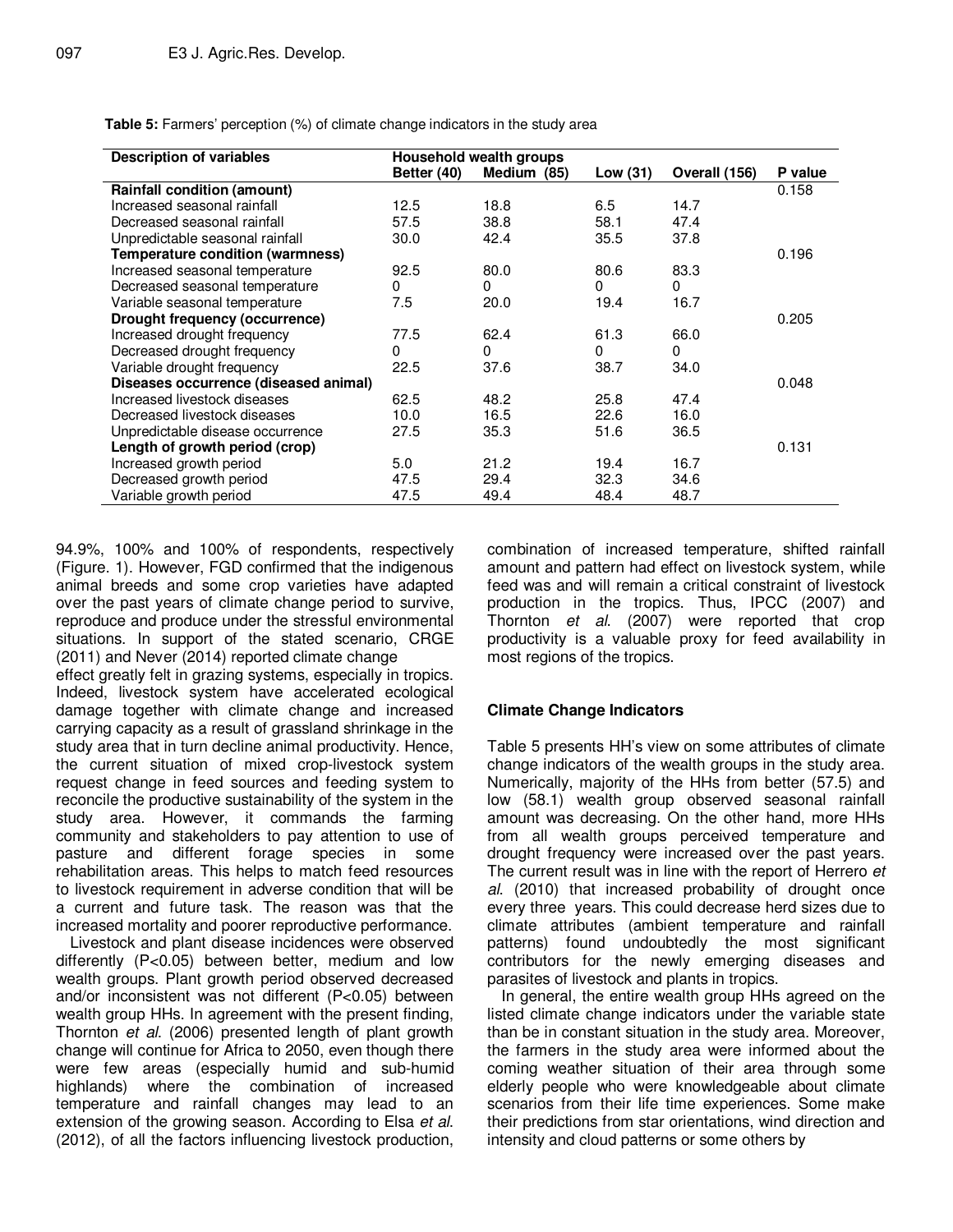

**Figure 2:** Rainfall and temperature variability trend over the past 20years (1995-2014) in the study area

considering behavior of some wild animals and the flowering time of some indigenous plants (ONRS, 2011).

## **Rainfall and Temperature Trends**

Climate change basically includes increased temperature, erratic rainfall patterns and drought. The annual average rainfall and average annual minimum and maximum temperature trends from 1995-2014 is presented in Figure 2. Since 1995 temperature has been steadily increasing reaching as high as  $22.46\,^{\circ}$ C (2005) and 9.02 (2006) as for annual mean maximum and minimum, respectively in the study area. There have been also a lot of variations in rainfall amount and patterns in the study area (Figure 2). Annual precipitation had varied from 648.90mm recorded in 2002 to high as 1075.95mm in 2010. There was a deviation of 427.05mm of annual rainfall between the highest (in 2010) and the lowest (in 2002). The lowest rainfall year might be due the occurrence of ELINO. The change in seasonality, distribution and regularity of rainfall were becoming more of concern than the overall amount of rainfall. Even the main rainy season progressively become shorter some times in some areas; it starts later and stops earlier than it accustomed to (Table 4). The present result was consistent with Herrero et al. (2010) findings that in East Africa regions across Ethiopia, Kenya, Somalia and Tanzania while mean temperature varies with elevation, the more remarkable climate variation is with respect to precipitation in a given area.

The indicated trends in Figure 2 were in agreement with respondents' perception of the variability and decrease of rainfall in the past 20years (Table 5). Muna (2006) and NMA (2007) reported the average minimum temperature in Ethiopia has been increased by  $0.37^{\circ}$ C per decade in the past 60years and in Ethiopian highlands the temperature has been increasing  $0.3^{\circ}$ C per decade, respectively. Furthermore, (ONRS, 2011) reported the average annual minimum and maximum temperature over the country has been increase by about 0.25 $\mathrm{^{\circ}C}$  and 1 $\mathrm{^{\circ}C}$  every ten years, respectively. However, both seasonal and annual rainfall has exhibited high variability in Oromia region which is characterized by a bimodal rainfall pattern (NMA, 2007). All the wealth group farmers in the study area said that they were aware of climate change and variability, mainly through their life time experiences. In general, this study presented farmers' believe that the climate is changing for the bad and had led to changes in livestock productivity. Similarly, few studies which assessed farmers' perception elsewhere in Africa have reported comparable findings (Nyanga et al., 2011; Rao et al., 2011).

## **Effect of Climate Change on Livestock Production**

The importance of climate change observed on livestock system among the wealth group HHs in the study area is demonstrated in Figure. 3. Lack of feed due to unpredictable rainfall and increased temperature; poor animal health due to extended drought and increased disease incidence were responded in varied degree between the better and low wealth group HHs (85.0 vs 61.3; 92.5 vs 67.7; 65.0 vs 32.3; 65.0 vs 35.5 and 92.5 vs 58.1) % respectively, while other effects remain not quite different between the groups. Comparable to the present result, Hoffman and Coleen (2008) and NMA (2007)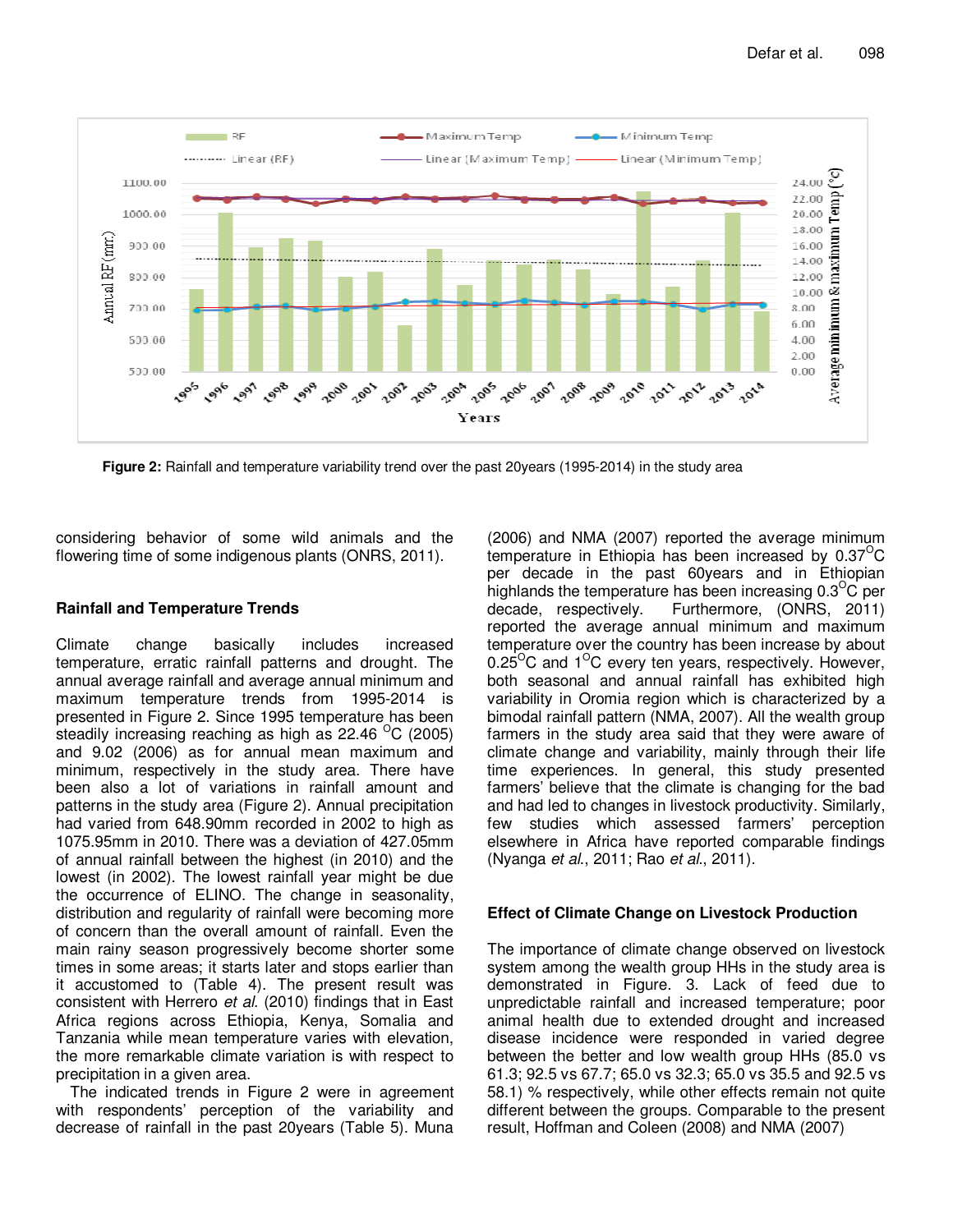

**Figure 3:** Climate change implication on livestock system in the study area (respondents %).

reported that during drought, as the animals are less access to pasture they become weak and more susceptible to different diseases. Ayana *et al.* (2011) also added that the amount and duration of rainfall is declining and the dry season is becoming longer, resulted in shortage of water and pasture, that further led to the loss of livestock assets. Furthermore, Thornton and Herrero (2008) and Thornton (2010) stated that effect of climate change on livestock production is measured through the effects on natural pastures, water sources, livestock diseases and biodiversity.

In the study area, climate change affects livestock production in different ways. This includes the effect on feed availability, pasture quality, emerging diseases and parasites. Similarly, the direct effect of extreme weather variability causes significant effect on animal health, growth and reproduction (Thornton et al., 2007; Rust and Rust, 2013). Effect from feed resources cause were due to change in forage species composition that brought a significant effect on type of animal species or category feed on it and eventually modifies the feeding pattern. This was due to the change in quality of forage plant by increased temperature and reduce the rate of degradability of species which further reduce nutrient availability to animals (Thornton et al., 2007; Kassahun, 2016). Different studies had concluded agriculture in Ethiopia is mostly affected by climate change whereby decline in precipitation and increase in temperature are both destructive factors (Deressa et al., 2008; Ayana et al., 2011). Although the direct effects of heat stress on livestock have not been studied in the study area, increased heat alters feed intake, growth, reproduction and production of animals. Thus, the collective effects of

these factors were likely to have a negative impact on livestock productivity in the area.

## **Climate Change Adaptation Strategies**

In the study area, livestock were one of the limited options to increase wealth of farmers to sustain livelihoods. The rank of adaptation measures practiced to adapt climate change among the wealth groups in study area are shown in Table 6. The communities practiced the adaptation tools which were affordable and available to the potential of their economic, social and their indigenous knowledge. The significant adaptation measures taken by the farming community were gradual decrease of HH livestock size, change in some crop varieties, soil and water conservation work and change in livestock herd structure; ranked 1st, 2nd, 3rd, and 4th, respectively by the better and medium wealth groups. To the contrary, the low wealth group HHs ranked change in crop varieties (1st) and decreasing livestock size (2nd) with the other adaptation measures ranked similar to other groups. This might be due to the low number of livestock owned by low wealth group HHs that exclusively minimized because of the asset owned. On the other hand, change in animal species and/or breed was ranked 4th by entire wealth groups. The reason was they all owned local breeds with species diversification (if feed was available). In agreement, Thornton et al. (2007) reported that livestock are important to increase resilience of vulnerable for those subjected to climate factors, through risk diversification and asset increment. The reason why changes in crop varieties ranked as 1<sup>st</sup>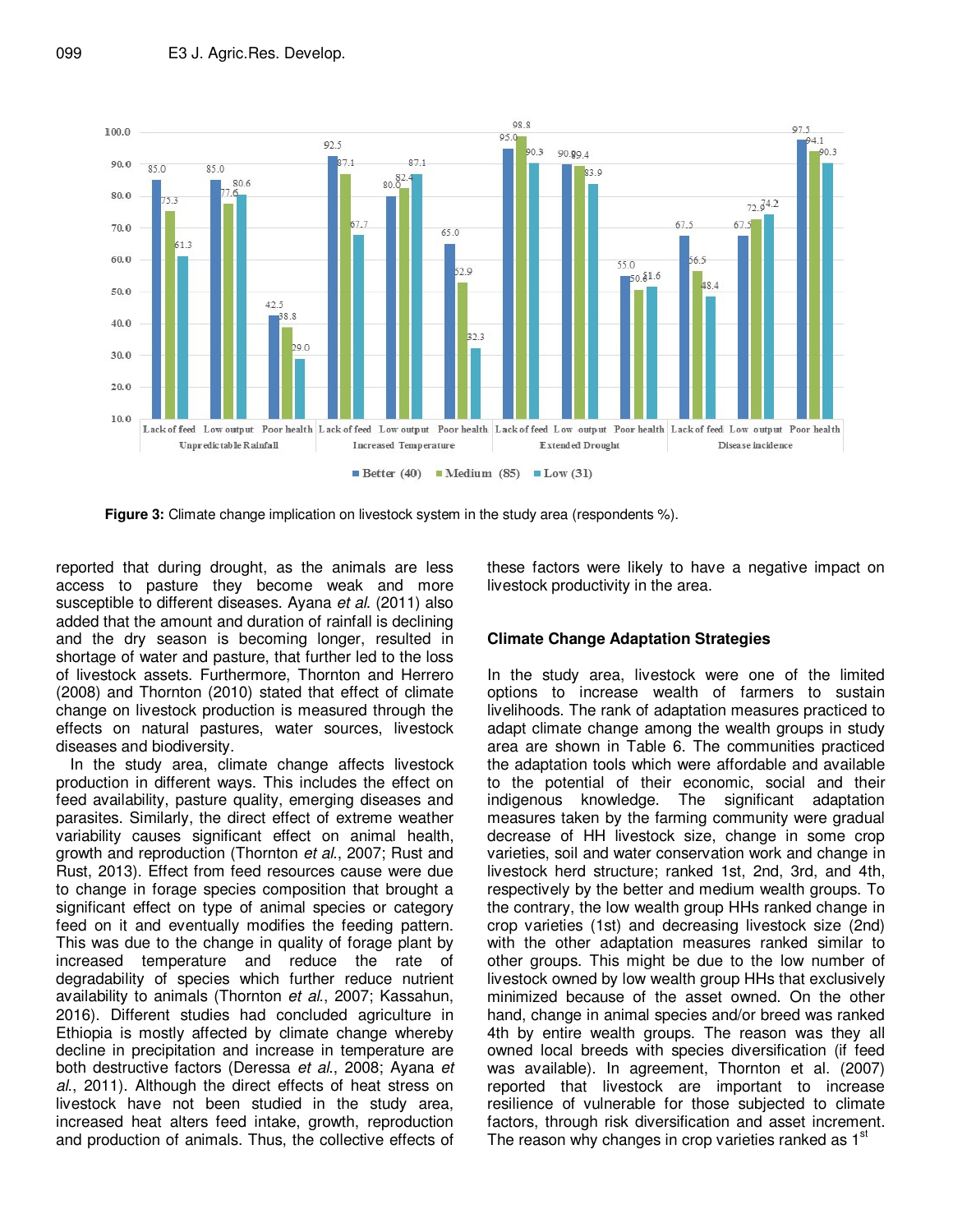| <b>Household</b><br>wealth groups | <b>Adaptation measures</b>      | ⊿st | <b>Scores of adaptation measures</b><br>ገ <sup>nd</sup> | 3 <sup>rd</sup> | $4^{\text{tn}}$ | <b>Index</b> | Rank |
|-----------------------------------|---------------------------------|-----|---------------------------------------------------------|-----------------|-----------------|--------------|------|
| Better (40)                       | Change in animal species/ breed |     |                                                         | 2               | 18              | 0.058        | 4    |
|                                   | Minimizing livestock number     | 30  | 8                                                       | 2               |                 | 0.389        |      |
|                                   | Change in crop varieties        | 8   | 30                                                      | 2               |                 | 0.332        | 2    |
|                                   | Soil and water conservation     |     | 2                                                       | 34              | 2               | 0.221        | 3    |
| Medium (85)                       | Change in animal species/breed  |     |                                                         | 4               | 13              | 0.027        | 4    |
|                                   | Minimizing livestock number     | 53  | 27                                                      | 5               |                 | 0.389        |      |
|                                   | Change in crop varieties        | 30  | 53                                                      | 2               |                 | 0.363        | 2    |
|                                   | Soil and water conservation     |     | 4                                                       | 74              | 4               | 0.221        | 3    |
| Low (31)                          | Change in animal species/breed  |     |                                                         | 0               |                 | 0.004        | 4    |
|                                   | Minimizing livestock number     | 12  | 9                                                       | 10              |                 | 0.342        | 2    |
|                                   | Change in crop varieties        | 15  | 14                                                      | 2               |                 | 0.381        |      |
|                                   | Soil and water conservation     | 4   | 8                                                       | 18              |                 | 0.273        | 3    |

**Table 6:** Rank of the adaptation measures practiced by farmers to manage the climate change in the past 20years

**Table 7:** Frequency (%) of farmers' coping mechanisms to livestock drinking water and feed scarcity

| <b>Description of variables</b> | Household wealth groups |             |            |               |         |  |  |
|---------------------------------|-------------------------|-------------|------------|---------------|---------|--|--|
|                                 | Better (40)             | Medium (85) | Low $(31)$ | Overall (156) | P value |  |  |
| <b>Water scarcity</b>           |                         |             |            |               | 0.004   |  |  |
| Hand dug well                   | 57.1                    | 85.3        | 100        | 79.7          |         |  |  |
| Migrate to water points         | 42.9                    | 14.7        | 0          | 20.3          |         |  |  |
| Feed shortage                   |                         |             |            |               | 0.002   |  |  |
| Alternative feeds & cut-carry   | 47.5                    | 63.5        | 93.5       | 65.4          |         |  |  |
| Migrate to other places         | 20.0                    | 12.9        | 0          | 12.9          |         |  |  |
| Destocking                      | 32.5                    | 23.5        | 6.5        | 22.4          |         |  |  |

or  $2<sup>nd</sup>$  as adaptation option was due farmers have access to sporadically released wheat varieties (major crop) with some packages for the agro-ecology by the concerned organization. Soil and water conservation works are recent emerging adaptation measures with support from the government and non-government organizations as part of the country's Climate Resilient Green Economy (CRGE) program. Thus, with the unceasing changing climate, livestock has paramount roles as part of adaptation tools by the rural community.

## **Adaptation to Livestock Feed and Water Scarcity**

The percentage of wealth group HHs choice of coping mechanisms to water and feed scarcity are given in Table 7. Use of hand dung wells and migration to water source areas with livestock was practiced differently (P<0.01) between the wealth groups during water scarcity. This happened particularly HHs with more number of livestock unable to provide water daily or once in two days for their animal. In support of the present result, IPCC (2007) reported climate change have the potential to affect negatively on water availability and access to and demand for water in most countries, particularly in Africa. Thornton et al. (2007) added that the coming decades

are likely to increase demand and competition for water in many places. Thus, policies that can address the allocation and efficient use of water will be increasingly needed than ever. because increase in heat stress will significantly increase water requirements of the livestock. This is true for Bos indicus, were water intake increases by 3 kg per kg DM intake at 10°C ambient temperature to 5 kg at 30°C and to 10 kg at 35°C (NRC, 1981).

The effects of climate change on livestock production notably mediated through changes in feed sources, even though the indirect effect on feed sources can have a significant impact on livestock productivity. Use of alternative feeds, destocking and migrating part of the herd to other areas were seen sound with the wealth groups differently (P<0.01) to maintain their animals during feed shortage in the study area. The cut-carry system include improved forage, maize twinges and juvenile stage crops assumed not be productive. However, it was not well practiced by the community of the area compared to other options. Use of alternative feeds were common during marked seasonal feed quantity and quality discrepancy (Table 7). The alternative feeds (milled grains, concentrates, HH wastes and others) mostly fed to milked cows and draught oxen. Thus, introduction of adaptive forage species those have a wide spread of adaptation to environmental stresses,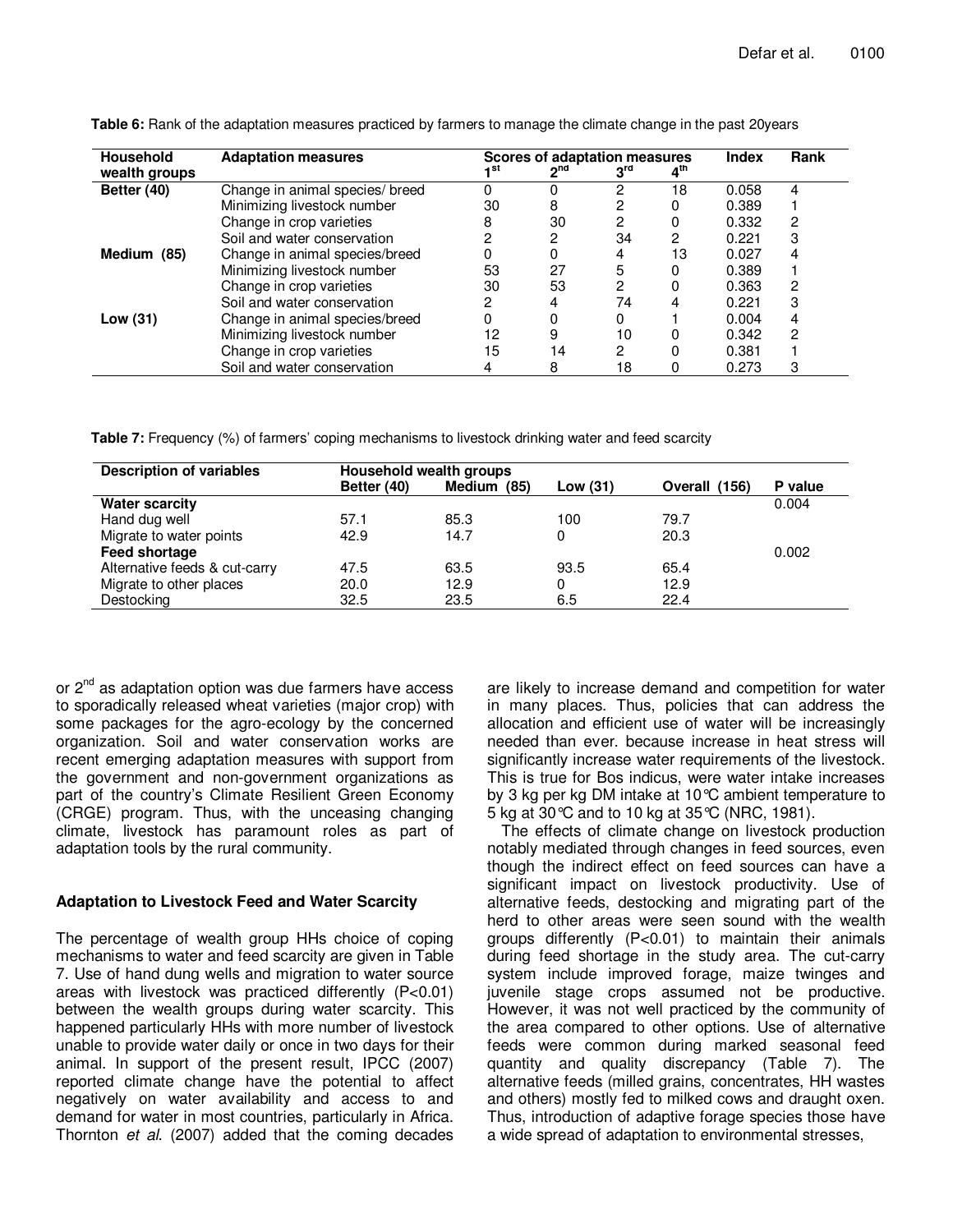ease of management and acceptable by livestock herders assumed to minimize feed scarcity due to the effects of climate change.

### **CONCLUSIONS AND RECOMMENDATIONS**

Livestock production is one of the hub sectors that play an important role in food security in Ethiopia. It is driven by population and income growth that further increases the demand for its products. However, the sector is facing increased and continued risks of climate change that adds extra burden to development challenges posed by the driving factors. The farming communities in the study area were entirely dependent on rain-fed mixed system. They noticed that their area gets warmer and drier than before due to increased temperature and variability in timing of rainfall and intensity. Some years back temperature and rainfall meteorological data trends support farmers' perception of climate attributes change (Figure 2). Change in seasonal rainfall pattern, increased temperature, increased drought frequency, increased livestock disease incidence and decreased livestock productivity were among the major indicators of climate change in the study area. Low wealth group HHs were more susceptible to changing climate since degrees of susceptibility related to amount of asset owned and adaptive used.

Farmers were ranked herding small number of livestock, change crop varieties and practicing natural resource conservation as a major adaptation tools in order of importance. Getting weather information found as a precondition to minimize the adverse effect of climate change on farming community whose livelihood depends on rain-fed agriculture. Hence, improving access to climate information has a paramount importance to improve the livestock productivity and efforts must be made to guarantee. Addressing these issues to improve farmers' perceptions on climate change create wider choices of adaptation options that sustain the productivity of the sector. Therefore, understanding: What are all the aforementioned influential factors? How livestock keepers take advantage of the increasing demand for livestock products? where the solution is feasible? And implementing adaptation options that maintain HHs livelihood were key concern of policy makers, stakeholders and concerned bodies in a more urgent approach than ever.

#### **ACKNOWLEDGEMENT**

The authors thank Addis Ababa University for research grant offered. The authors are also grateful to the zonal and districts' agriculture office experts, enumerators, respondent farmers, friends and colleagues for their cooperation.

#### **REFERENCES**

- Anley Y, Bogale A, Haile-Gabriel A (2007). Adoption decision and use intensity of soil and water conservation measures by smallholder subsistence farmers in Dedo district, Western Ethiopia. Land Degradation Development 18: 289-302.
- Arsham H (2005). Questionnaire design and surveys sampling, 9th Ed.
- Assefa A (2005). Farm Management in Mixed Crop-livestock Systems in the Northern Highlands of Ethiopia. Doctoral thesis, Plant Production Systems Group, Wageningen University, Wageningen, The Netherlands.
- Ayana S, Beyene S, Nebil Sh, Sertse S and Tefera T (2011). Agriculture Sector Programme of Plan on Adaptation to Climate Change, Technical working group, Addis Ababa.
- Belay D, Azage T, Hegde BP (2012). Smallholder Livestock Production System in Dandi District, Oromia Regional State, Central Ethiopia. Global Veterinaria 8 (5): 472-479, 2012
- Bewket A (2010). Analysis of Farmers' Perception and Adaptation to Climate Change and Variability: The Case of Choke Mountain, East Gojjam. MSc thesis, Addis Ababa University.
- CRGE (Ethiopia's Climate-Resilient Green Economy) 2011: Green economy strategy. Federal Democratic Republic of Ethiopia, Addis Ababa, November 2011.
- Dawit A, Ajebu N, Sandip B (2013). Assessment of feed resource availability and livestock production constraints in selected kebeles of Adami Tullu Jiddo Kombolcha District, Ethiopia. African Journal of Agricultural Research, Vol. 8 (29), pp. 4067-4073.
- Dejene KM (2011) Farmers' perception and knowledge of climate change and their coping strategies to the related hazards: Case study from Adiha, central Tigray, Ethiopia. Agricultural Sciences, Vol.2, No.2, 138-145.
- Deressa TT, Hassan RM, Ringler C (2008). Measuring Ethiopian farmers' vulnerability to climate change across regional states, IFPRI discussion paper No. 806, http://www.ifpri.org/pubs/dp/
- Elsa L, Sofia van H, Elvira S, Maria M, Mendes G, André M (2012). Factors Influencing Livestock Productivity: Environmental Stress and Amelioration in Livestock Production, Springer-Verlag Berlin Heidelberg.
- Herrero M, Ringler C, van de Steeg J, Thornton P, Zhu T, Bryan E, Omolo A, Koo J, Notenbaert, A (2010). Climate variability and climate change and their impacts on Kenya's agricultural sector. Nairobi, Kenya. ILRI.
- Hoffman MT, Coleen V (2008). Climate change impacts on African rangelands. South Africa, 21 March 2008.
- Huq S, Reid H, Murray L (2006). Climate Change and Development. Gatekeeper Series 123. Int. Insti. For Environ. Dev.
- ILCA, (International Livestock Center For Africa), (1990).Livestock Systems Research Manual. Working Paper 1, Vol, 1, International Livestock Center for Africa (ILCA). Addis Ababa, Ethiopia.
- IPCC (Intergovernmental Panel on Climate Change), (2007). Climate Change 2007: Impacts, Adaptation and Vulnerability. Summary for policy makers. Online at http://www.ipcc.cg/SPM13apr07.pdf
- Jiri O, Mafongoya P, Chivenge P (2015). Smallholder Farmer Perceptions on Climate Change and Variability: A Predisposition for their Subsequent Adaptation Strategies. J Earth Sci Clim Change 6: 277. doi:10.4172/2157-7617.1000277
- Kassahun D (2016). The Climate Change Impacts on Livestock Production: A Review, Global Veterinaria 16 (2): 206-212.
- Kassie B, Hengsdijk H, Rötter R, Kahiluoto H, Asseng S (2013). Adapting to climate variability and change: experiences from cerealbased farming in the central rift and Kobo Valleys, Ethiopia. J Environ Manage 52: 1115-1131.
- Muna M (2006). Variations and trends in observed temperatures in the Ethiopian highlands (1973-2003). MSc. Thesis, Addis Ababa University.
- Never A (2014). Possible impact and adaptation to climate change in livestock production in Southern Africa. IOSR Journal of Environmental Science, Toxicology and Food Technology (IOSR-JESTFT), Volume 8, Issue 2, Mar-April 2014.
- NMA (National Meteorological Agency) (2007). Climate Change National Adaptation Program of Action of Ethiopia. Addis Ababa.